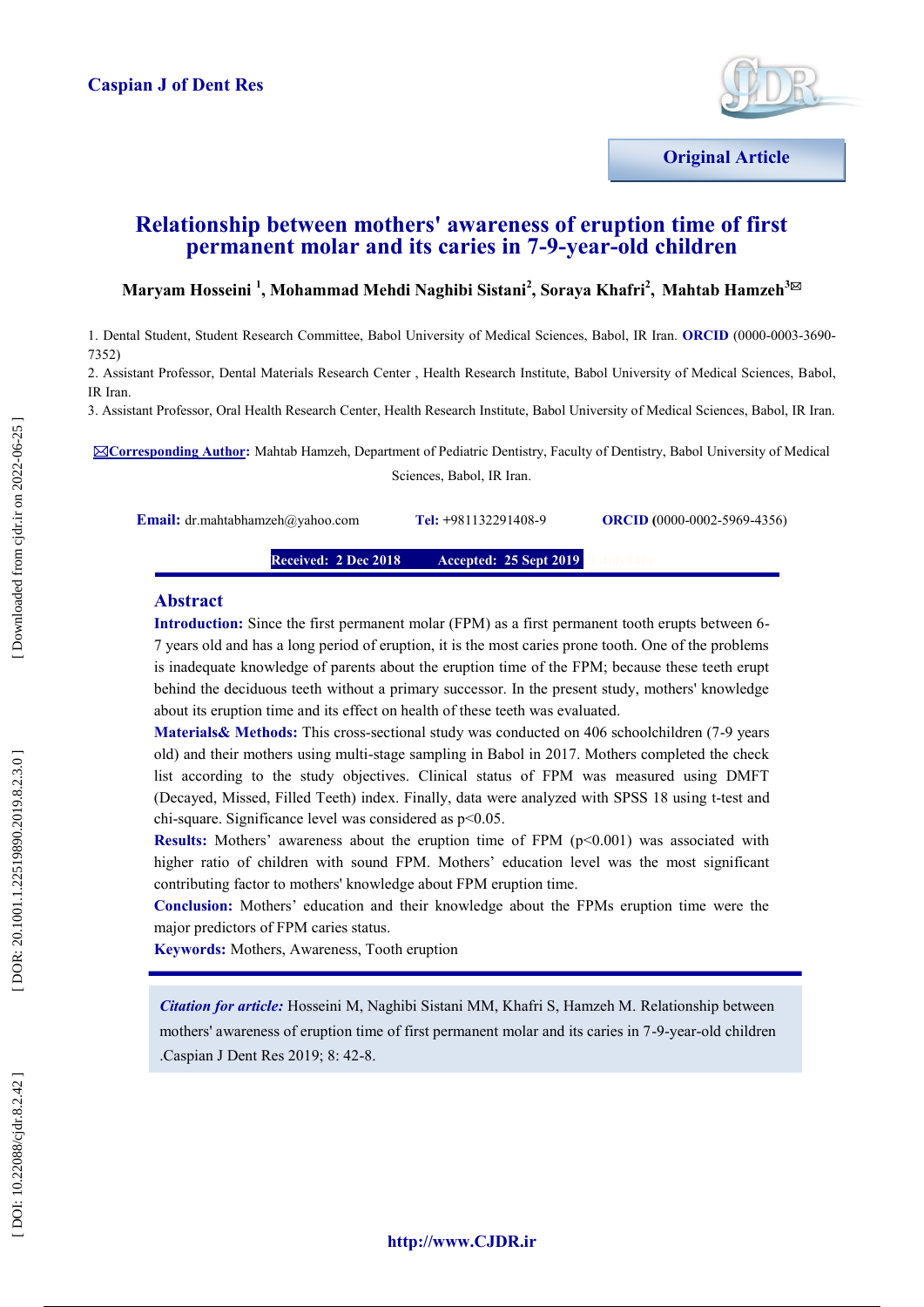

# **ارتباط بیه آگاهی مادر از زمان رویش دودان مولر اول دائمی و پوسیدگی سال تا 9 آن در کودکان 7**

مریم حسینی <sup>۱</sup>، محمدمهدی نقیبی سیستانی <sup>۲</sup>، ثریا خفری <sup>۲</sup>، مهتاب حمزه ٔ <sup>\*</sup>

١. دانشجوی دندانپزشکی، کمیته تحقیقات دانشجویی، دانشگاه علوم پزشکی بابل، بابل، ایران. ۲ . استادیار، مرکز تحقیقات مواد دندانی، پژوهشکده سلامت، دانشگاه علوم پزشکی بابل، بابل، ایران. ۳ . استادیار، مرکز تحقیقات سلامت و بهداشت دهان ، پژوهشکده سلامت، دانشگاه علوم پزشکی بابل، بابل، ایران.

**پست الکتريویکی:**com.yahoo@mahtabhamzeh.dr **تلفه:** +٩٨۱۱۳۲۲٩۱۴0٨-٩ **\*وًیسىدٌ مسئًل:** مُتاب حمش،ٌ گزيٌ دوداوپششکی کًدکان، داوشکدٌ دوداوپششکی، داوشگاٌ علًم پششکی بابل، بابل، ایزان.

### **چکیدٌ**

<mark>مقدمه:</mark> از ان جایی که مولر اول دائمی اولین دنـدانی اسـت کـه در سـنین ۶ تا ۷ سال در دهان میروید و دوره رویـش طـولانی دارد، مسـتعدترین دندان برای پوسـیدگی اسـت. یکی از معضلات موجود، آگاهی نادرست والدین نسبت به زمان رویش اولین مولر دائمی است. زیرا این دندانِ ها در پشت دندان های شیری رویش می یابند و جایگزین هیچ یک از دندان های شیری نمی شوند. در مطالعه حاضر، آگاهی مادران درباره زمان رویش مولر اول دائمی در دهان کودکان و تاثیر آن بر سلامت این دندان ها مورد ارزیابی قزار گزفت.

**مواد و روش ها:** اين مطالعه مقطعى بر روى ۴۰۶ دانش اموز (۹–۷ ساله) و مادران انها با استفاده از نمونه گيرى چند مرحله اى در بابل در سال ۱۳۹۶ انجام شد. پس از نمونه گیری، مادران یک چک لیست را بر اساس اهداف مطالعه پر کردند. دندان های هر کودک با استفاده از ایندکس DMFT معاینه شد. در نهایت داده ها با استفاده از نرم افزار آماری 18 SPSS با آزمون t و کای دو مورد تجزیه و تحلیل قرار گرفتند. p<0.05 معنی داردرنظر گرفته شد. **یافته ها:** اگاهی مادران در مورد زمان رویش مولر اول دائمی با نسبت بالاتر سلامت این دندان ارتباط معنی داری داشت. سطح تحصیلات مادر مهمترین عامل تاثیرگذار بر آگاهی مادران  $\,$  از زمان اولین رویش مولر دائمی بود.  $\,(p< 0.001)$ ن**تیجه گیری:** اگاهی مادران از زمان رویش مولر اول دائمی و سطح تحصیلات انها مهمترین فاکتور تاثیرگذار بر وضعیت پوسیدگی دندان مولر اول دائمی بود. **ياژگبن كلیدی:** مادران، آگاَی، ريیش دودان

**Introduction**<br>**D**ental caries (DC) is one of the most common diseases in childhood.<sup>[1]</sup> It occurs because of an imbalance between the tooth surface and microbial biofilm, leading to demineralization of tooth surfaces.<sup>[2]</sup> In the early mixed dentition period, DC risk is higher due to the child's eating habits and lack of proper learning of oral hygiene.<sup>[3]</sup> Since the first permanent molar (FPM) as a first permanent tooth erupts between 6-7 years old and has a long period of eruption, it is the most caries-prone permanent tooth.<sup>[4]</sup> Moreover, the main reason of decay of FPM is that the toothbrush cannot reach to the difficult -to -clean areas of teeth in the mouth.[5] FPM is one of the most important

**Caspian J Dent Res -September 2019: 8 ( 2): 42 -48** 

permanent teeth due to its main role in maintenance of vertical facial height, providing support for facial muscles and acting as a guide for eruption of other permanent teeth.<sup>[6]</sup> One of the problems is inadequate knowledge of parents about the eruption time of the FPM. Because these teeth erupt behind the deciduous teeth and do not replace primary teeth; hence, the parents assume that these are deciduous teeth and do not care about their health.[7] Zouashkiani et al. have shown a significant effect of parental knowledge about the time and manner of the FPM eruption on dental health of the child.[8] In contrast, in a study performed by Vejdani et al, there was no significant relationship between mothers' educational level and parental knowledge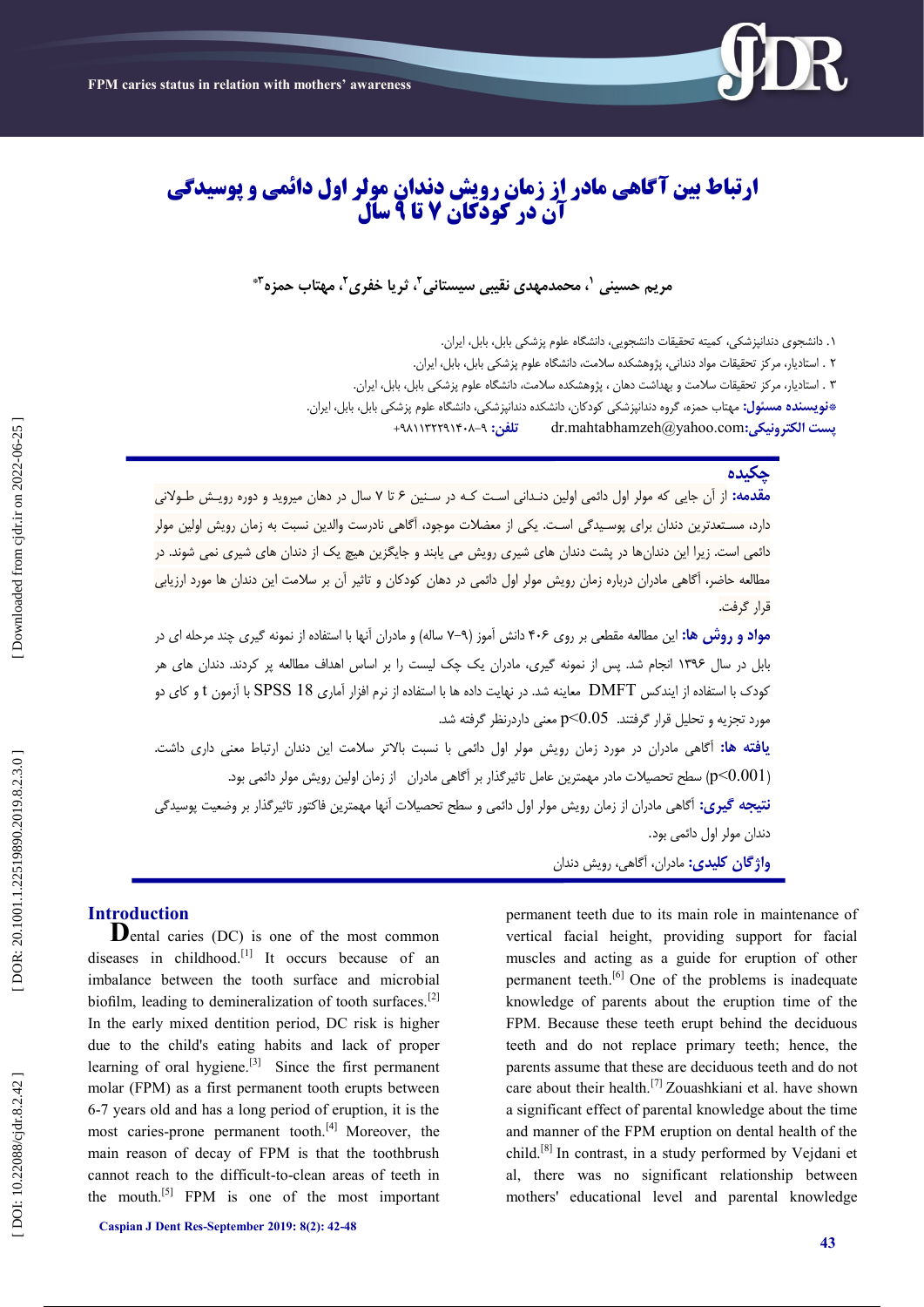

about eruption time of FPMs with DMF6.[9] Considering the fact that knowledge and health beliefs of the children are formed up to the age of 12, the parents' knowledge about the time and manner of eruption of the teeth can play a significant role in improving the oral health of the child and consequently maintaining oral and dental health.<sup>[10]</sup> According to Chhabra et al. in 2012, parental knowledge about oral hygiene and health habits has a significant impact on their children's oral hygiene.<sup>[11]</sup> Okada et al. suggested that regular dental examinations lead to positive knowledge and attitude of mothers toward oral hygiene, which, in turn, affect their children's oral health.<sup>[12]</sup> Regarding the fact that prevention is better than treatment; nowadays, the inclination is toward the priority of disease prevention over its incidence, the aim of this study was to investigate the relationship between the knowledge of mothers about eruption time of FPM and its caries.

#### **Materials & Methods**

This cross -sectional study was approved by Ethical Committee of Babol University of Medical Sciences (Ethical number: mubabol.rec.1396.6). The study was conducted on 406 schoolchildren (238 boys, 168 girls), aged between 7 -9 years and their mothers using multi stage sampling in Babol, Iran in 201 7. To select the schools, all schools in Babol were divided into four categories of governmental girls' school, governmental boys' school, non -governmental girls' school and non governmental boys' school. Regarding the sample size of the study and distribution of students in the schools via throwing a dice, 2 governmental girls' school, 2 governmental boys' school, 2 non - governmental boys' school and 1 non -governmental girls' school were selected. Totally, 58% of students were in governmental schools and 42% in non -governmental schools.

According to the statistics of Education Department, 123 (53%) and 109 (47%) students of governmental schools as well as 126 (68%) and 114 (32%) children of non - governmental schools were boy and girl, respectively. At first, each student received a checklist to be completed by their mothers. This checklist contained questions regarding knowledge of mothers about the eruption time of the FPM; such as does your child have a permanent molar in his/her mouth, or when does the FPM erupt? In addition, the checklists were anonymous and included questions about demographic characteristics of mothers, their educational status and

history of child dental visit in the last year. After returning the checklist, the teeth of each child were examined and the children whose PFM was not erupted were excluded from the study. All studied samples were examined by a fifth -year dentistry student on a usual chair in room light using mirrors and CPITN probe. Due to calibration of the examiner, first, the examiner practiced examinations under supervision of a pediatric dentist (master) on a group of 10 children.

Then, the examiner and the master examined the group of 20 children alone. This procedure repeated, and findings were compared until the 85 -95% agreement was obtained between the examiner and master. To assess reliability, this examination was repeated on the same group of 20 children a week later. Results showed 85 % agreement. Next, DMFT of FPMs was determined and fissure -sealed FPMs were designated in each student by oral examination.

Finally, the data were analyzed using SPSS 18 through t-test and chi-square; and  $p<0.05$  was considered statistically significant.

#### **Results**

Totally, 406 students accompanied with their mothers were entered into this study. The students were 7 -9 years old (mean 7.9±0.81). Mean DMF of FPM was  $1.17\pm1.33$  and ranged from 0 to 4. Among all students, 219 (53.9%) showed carious FPM. Of the whole mothers, 205 (50.5%) were aware about the correct time of FPM eruption.

The relationship between DMF6 and study subjects' demographic and personal characteristics are shown in table1. Higher level of mothers' education ( $p < 0.001$ ) and mothers' awareness about the eruption time of FPM (p<0.001) was associated with higher ratio of children with sound FPM.

The relationship between the frequency of last year dental visit and ratio of children with no DMF6 was significant ( $p=0.04$ ). However, the relationship between frequency of last year dental visit and mean DMF6 was not significant (Table 1). Regarding to multivariate logistic regression results, the increase of student' age (OR highest level versus lowest level =  $9.48$ ,  $95\%$  CI 5.27 –17.02), low educational level of mothers (OR lowest level versus highest level =  $2.31$ ,  $95\%$  CI 1.18– 4.54), and mothers' lack of knowledge about the eruption time of FPM (OR lowest level versus upper level = 2.02, 95% CI 1.27 –3.22) were the most significant contributing factors to DMF6≥1(Table 2).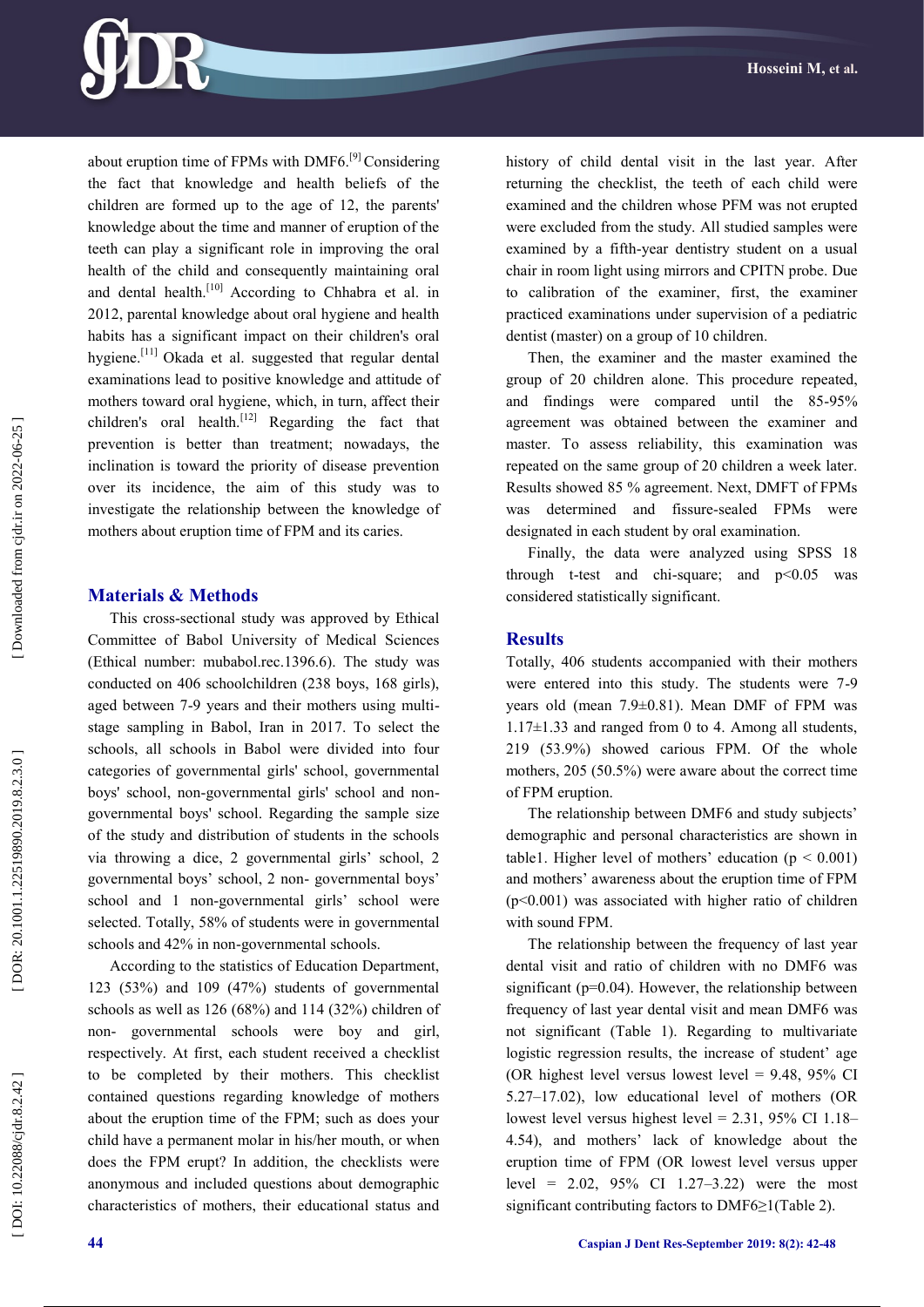

#### **Table 1. DMF6 based on students' demographic characteristics and maternal education**

|                                            | DMF <sub>6</sub> |                | ${\bf P}^*$ | <b>Total</b> | $Mean \pm SD$    | $\mathbf{P}^{**}$ |
|--------------------------------------------|------------------|----------------|-------------|--------------|------------------|-------------------|
|                                            | No<br>$N(\% )$   | Yes<br>$N(\%)$ |             | $N(\%)$      |                  |                   |
| <b>Student age</b>                         |                  |                |             |              |                  |                   |
| 7 years                                    | 101(74.3)        | 35(25.7)       | < 0.001     | 136(100)     | $0.46 \pm 0.926$ |                   |
| 8 years                                    | 53(39.3)         | 82(60.7)       | < 0.001     | 135(100)     | $1.21 \pm 1.234$ | < 0.001           |
| 9years                                     | 33(24.4)         | 102(75.6)      | < 0.001     | 135(100)     | $1.84 \pm 1.419$ |                   |
| <b>Student's genders</b>                   |                  |                |             |              |                  |                   |
| Girl                                       | 118(49.6)        | 120(50.4)      | 0.09        | 238(100)     | $1.24 \pm 1.325$ |                   |
| <b>Boy</b>                                 | 69(41.1)         | 99(58.9)       | 0.09        | 168(100)     | $1.12 \pm 1.339$ | 0.418             |
| <b>Type of schools</b>                     |                  |                |             |              |                  |                   |
| Governmental                               | 97(40.9)         | 140(59.1)      |             | 237(100)     | $1.28 \pm 1.349$ |                   |
| Non-governmental                           | 90(53.3)         | 79(46.7)       | 0.01        | 169(100)     | $1.02 \pm 1.298$ | 0.01              |
| Last year dental visit                     |                  |                |             |              |                  |                   |
| <b>Never</b>                               | 53(51.0)         | 51(49.0)       | 0.04        | 104(100)     | $1.21 \pm 1.419$ |                   |
| Once                                       | 28(34.1)         | 54(65.9)       | 0.04        | 82(100)      | $1.26 \pm 1.245$ |                   |
| More than once                             | 106(48.2)        | 114(51.8)      | 0.04        | 220(100)     | $1.26 \pm 1.245$ | 0.445             |
| Mother's education level                   |                  |                |             |              |                  |                   |
| Under Diploma                              | 26(32.5)         | 54(67.5)       |             | 80(100)      | $1.68 \pm 1.439$ |                   |
| Diploma                                    | 68(44.7)         | 84(55.3)       | 0.007       | 152(100)     | $1.16 \pm 1.298$ |                   |
| Academic education                         | 93(53.4)         | 81(46.6)       | 0.007       | 174(100)     | $0.95 \pm 1.255$ | < 0.001           |
| <b>Mothers' awareness of eruption time</b> |                  |                |             |              |                  |                   |
| Yes                                        | 117(57.1)        | 88(42.9)       | < 0.001     | 205(100)     | $0.78 \pm 1.097$ |                   |
| N <sub>o</sub>                             | 70(34.8)         | 131(65.2)      | < 0.001     | 201(100)     | $1.57 \pm 1.43$  | < 0.001           |

\*By Chi 2 -square, \*\* By ANOVA& t -test

### **Table 2. Multivariable logistic regression in determining the risk factors of DMF6**

| <b>Variables</b>                           | <b>Odds</b> ratio      | 95% confidence interval (CI) | P value* |
|--------------------------------------------|------------------------|------------------------------|----------|
| Age(year)                                  |                        |                              |          |
| $7^{\mathrm{a}}$                           |                        |                              |          |
| 8                                          | 4.93                   | 2.84-8.53                    | < 0.001  |
| 9                                          | 9.48                   | 5.27-17.02                   | < 0.001  |
| <b>Gender</b>                              |                        |                              |          |
| <b>Boy</b>                                 | 1.57                   | $0.98 - 2.50$                | 0.051    |
| Girl <sup>a</sup>                          |                        |                              |          |
| <b>Type of school</b>                      |                        |                              |          |
| Governmental                               | 1.24                   | $0.7 - 2.17$                 | 0.45     |
| None-governmental                          |                        |                              |          |
| Last year dental visit                     |                        |                              |          |
| <b>Never</b>                               | 1.86                   | $1.00 - 3.46$                | 0.051    |
| Once                                       | 0.75                   | $0.42 - 1.33$                | 0.33     |
| More than once <sup>a</sup>                |                        |                              |          |
| Mother's education level                   |                        |                              |          |
| Under Diploma                              | 2.31                   | 1.18-4.54                    | 0.01     |
| Diploma                                    | 1.27                   | $0.76 - 2.13$                | 0.34     |
| Academic education                         |                        |                              |          |
| <b>Mothers' awareness of eruption time</b> |                        |                              |          |
| Yes <sup>a</sup>                           |                        |                              |          |
| N <sub>o</sub>                             | 2.02                   | 1.27-3.22                    | 0/003    |
| uriable logistic regression                | <sup>a</sup> reference |                              |          |

\* Multivariable logistic regression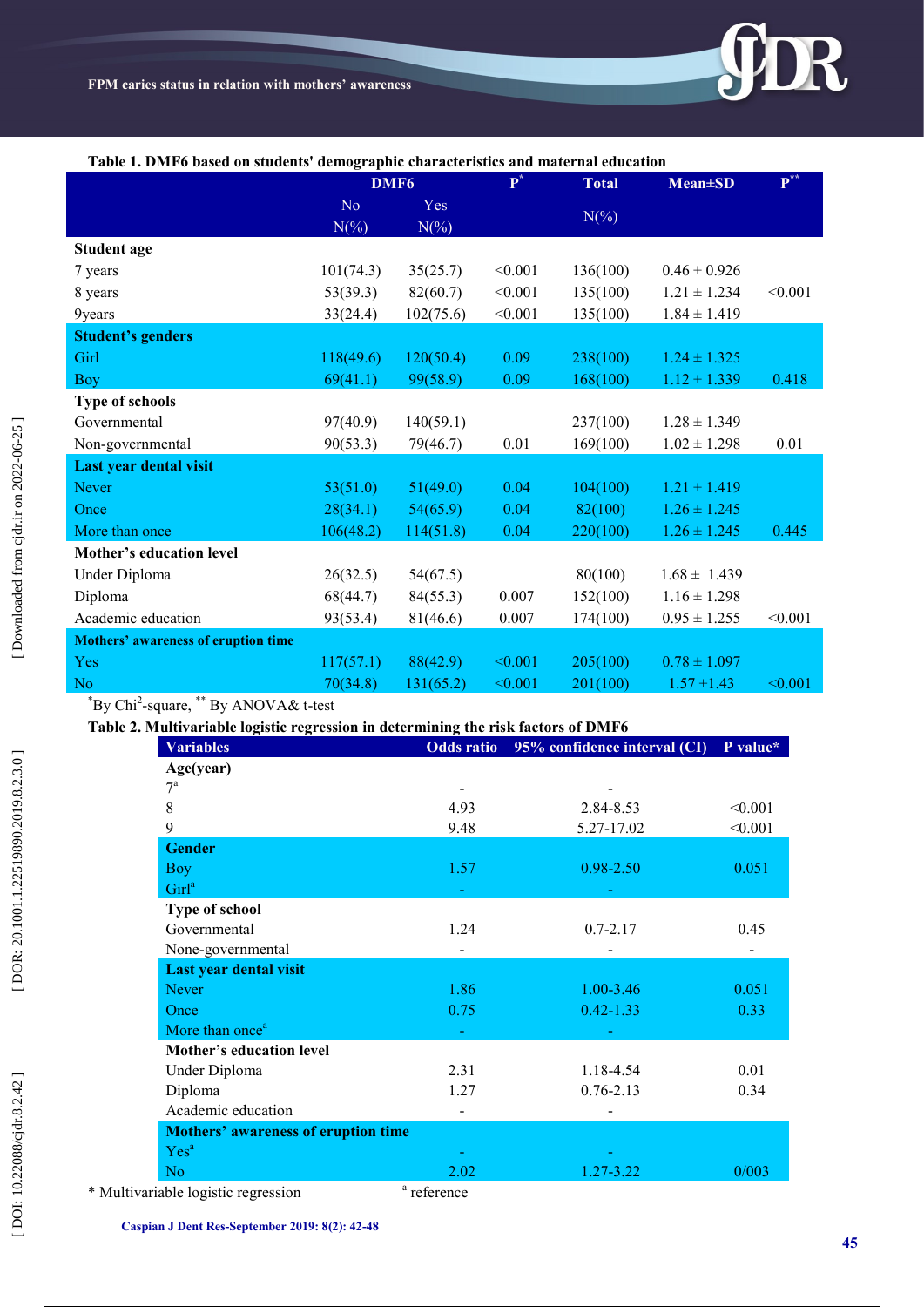

Higher educational level of mothers  $(p<0.001)$  and frequent dental visits  $(p=0.002)$  were associated with higher ratio of mothers' awareness about FPM eruption time (Table 3). However, the effect of frequency of dental visits changed to non -significant in the adjusted model (table 4). Higher educational level of mothers (OR lowest level versus highest level =  $0.26$ ,  $95\%$  CI 0.15 –0.46) was the most significant contributing factor to mothers' knowledge about FPM eruption time (Table 4).

| Table 3. Mothers' knowledge about FPM eruption time based on their educational level, their number of children, |  |
|-----------------------------------------------------------------------------------------------------------------|--|
| children's birth order, and last year dental visit                                                              |  |

| <b>Variables</b>              | <b>Knowledge level</b>     |                             | P       | <b>Total</b> |
|-------------------------------|----------------------------|-----------------------------|---------|--------------|
|                               | No.                        | Yes                         |         |              |
|                               | <b>Number (Percentage)</b> | <b>Number (Percentage))</b> |         |              |
| Mother's education level      |                            |                             |         |              |
| Under Diploma                 | 54(67.5)                   | 26(32.5)                    | < 0.001 | 80(100)      |
| Diploma                       | 85(55.9)                   | 67(44.1)                    | < 0.001 | 152(100)     |
| Academic education            | 62(35.6)                   | 112(64.4)                   | < 0.001 | 174(100)     |
| <b>Number of children</b>     |                            |                             |         |              |
|                               | 73(48.3)                   | 78(51.7)                    | 0.73    | 151(100)     |
| 2                             | 114(50.2)                  | 113(49.8)                   | 0.73    | 227(100)     |
| 3                             | 11(47.8)                   | 12(52.2)                    | 0.73    | 23(100)      |
| 4                             | 3(60.0)                    | 2(40.0)                     | 0.73    | 5(100)       |
| <b>Children's Birth order</b> |                            |                             |         |              |
| 1                             | 147(50.9)                  | 142(49.1)                   | 0.43    | 289(100)     |
| $\overline{2}$                | 45(44.1)                   | 57(55.9)                    | 0.43    | 102(100)     |
| 3                             | 9(64.3)                    | 5(53.7)                     | 0.43    | 14(100)      |
| 4                             |                            | 1(100)                      | 0.43    | 1(100)       |
| Last year dental visit        |                            |                             |         |              |
| <b>Never</b>                  | 61(58.7)                   | 43(41.3)                    | 0.002   | 104(100)     |
| Once                          | 49(59.8)                   | 33(40.2)                    | 0.002   | 82(100)      |
| More than once<br>$\cdot$     | 91(41.4)                   | 129(58.6)                   | 0.002   | 220(100)     |

\*chi 2 -square

#### **Table 4. Multivariable logistic regression in determining the effective factors in mother's awareness of eruption time**

| <b>Variables</b>         |      | Odds ratio 95% confidence interval (CI) | $P*$    |
|--------------------------|------|-----------------------------------------|---------|
| Mother's education level |      |                                         |         |
| Under Diploma            | 0.26 | $0.15 - 0.46$                           | < 0.001 |
| Diploma                  | 0.43 | $0.27 - 0.68$                           | < 0.001 |
| Academic education       |      |                                         |         |
| Last year dental visit   |      |                                         |         |
| <b>Never</b>             |      |                                         |         |
| once                     | 0.31 | $0.40 - 1.1$                            | 0.118   |
| More than once           | 0.47 | $0.34 - 1.01$                           | 0 059   |

\*Multivariable logistic regression

#### **Discussion**

The aim of this study was to investigate the relationship between DC on FPMs (DMF6) among 7 - 9 year -old children and their mothers' knowledge about the eruption time of these teeth. Based on the results of

this study, mothers' awareness of eruption time of FPMs significantly was related to incidence of caries in these teeth. Mother' awareness was significantly affected by their educational level. The overall mean DMF6 was 1.17, which is similar to that (1.15) found in the study of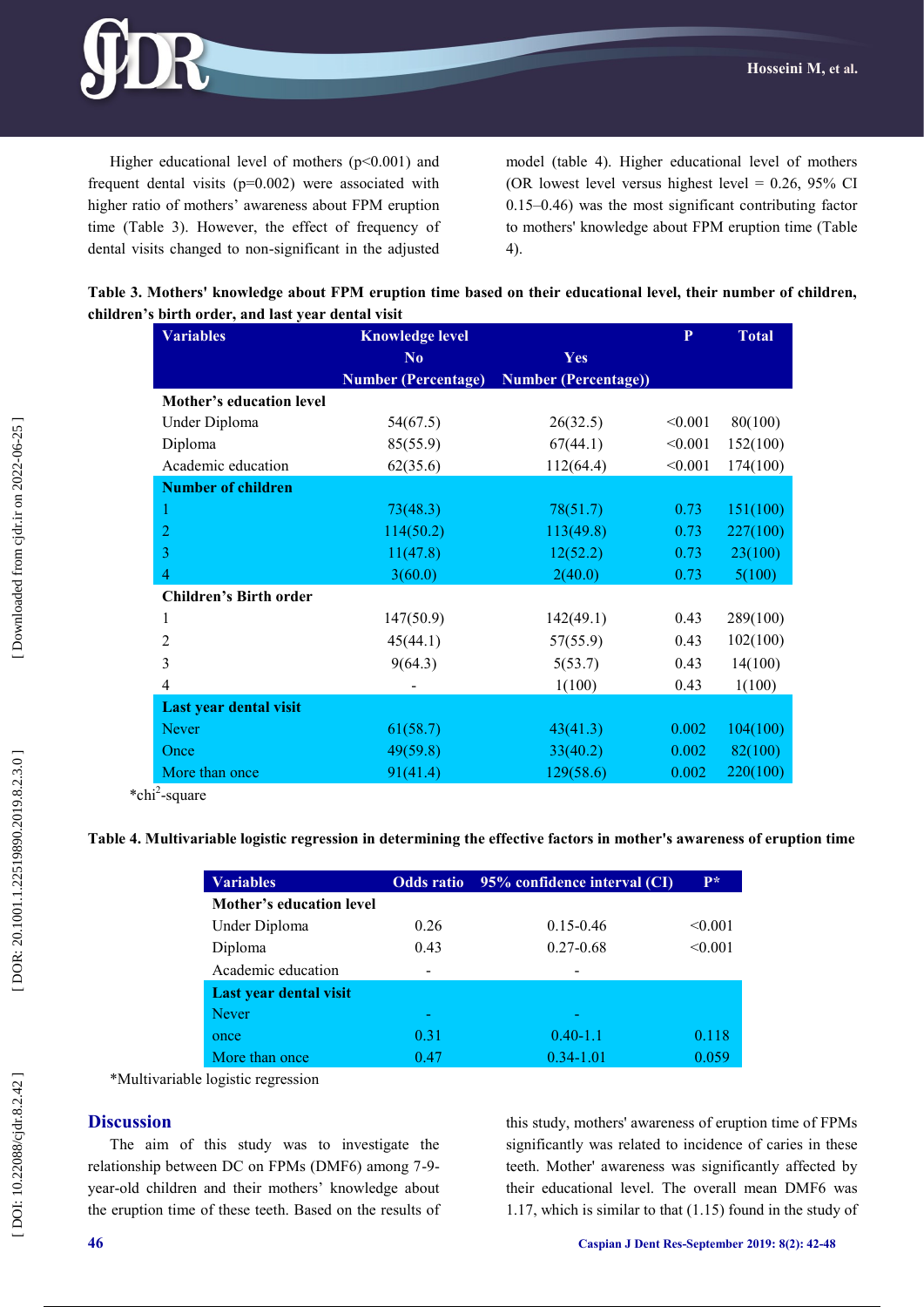Zouashkiani et al. in 2007, [8] but it was much less in Chinese children  $(0.44)$  in 2013.<sup>[13]</sup> Findings of this study revealed that higher age of children, low educational level of mothers and mothers' knowledge about the eruption time of FPM were related to higher DMF6. About two -thirds of the children with aware mothers had sound FPM. Consistent with previous studies, the DMF6 is increased by age over time and the teeth are more exposed to DC risk factors such as poor oral hygiene an non-milk extrinsic sugar.<sup>[13-15]</sup>

Similar to previous findings, mothers' educational level was related to DMF6 status. Higher educated parents are more aware of their children dental care, leading to lower caries in the first molars of their children.<sup>[1,16,17]</sup> It may be due to they usually use more sources of information such as books, magazines and informative programs, resulting in higher level of awareness.

Conversely, Asgari et al. in 2017 and Hashemi et al. in 2018 reported that there was no significant relationship between maternal education level and DC of permanent molars.[18,19] This controversy revealed the importance of adding oral hygiene and dental care guidelines to the curricula of other academic fields. $[8]$ 

Present study showed a significant association between mothers' lack of knowledge about the eruption time of FPM and DMF6≥1. This finding is in accordance with previous ones, representing the positive effect of parents' knowledge about the eruption time of FPM on DMF6 status and children's dental health as well.  $[8, 20]$  It is because they take care of these teeth more effectively when they know that these are permanent ones. Parents' educational level was the only contributing factor to their awareness about age of FPM eruption in the adjusted model. Similarly, Radica Luca et al. expressed that mothers with academic degree were more aware of age of eruption of FPM compared to less-educated ones.<sup>[9]</sup> Nevertheless, other studies found that even educated mothers were unaware about the eruption time of FPM or their children's dental health status. Therefore, oral health education interventions seems necessary for all mothers without concerning their level of education.[3,8]

#### **Conclusion**

**Caspian J Dent Res -September 2019: 8 ( 2): 42 -48**  Children with mothers aware of age of eruption of FPM had higher percentage of sound FPM. This awareness is influenced by educational level of mothers. In future, oral health education interventions should

include eruption sequence of permanent teeth as well as oral health care instructions for children and parents at the same time.

**Funding**: This study was a part of research project (Grant No.9643823), supported and funded by Babol University of Medical Sciences.

**Conflict of interest**: We declare no conflict of interest.

#### **Authors' Contributions**

The study was designed by Mahtab Hamzeh, and Maryam Hosseini defined the conceptual content of the research. The study data were collected by Maryam Hosseini. Preparation of manuscript was performed by Maryam Hosseini,its editing and revision were done by Mahtab Hamzeh and MohammadMehdi Naghibi Sistani. Statistical analysis and interpretation of data were accomplished by Soraya Khafri.

#### **References**

- 1.Elamin A, Garemo M, Gardner A. Dental caries and their association with socioeconomic characteristics, oral hygiene practices and eating habits among preschool children in Abu Dhabi, United Arab Emirates —the NOPLAS project. BMC Oral Health 2018;18:104.
- 2.Vallejos -Sanchez AA, Medina -Solís CE, Casanova Rosado JF, Maupomé G, Minaya -Sanchez M, Pérez - Olivares S. Caries increment in the permanent dentition of Mexican children in relation to prior caries experience on permanent and primary dentitions. J Dent 2006;34:709 -15.
- 3.Jaradat T, Ghozlan M, Showeiter M, OTOM A, Kana'an N. The awareness of parents of the time of eruption of first permanent molar and caries prevalence in this tooth in children in the south of jordan. Pakistan Oral Dent J 2013;33:498 -501.
- 4.Al -Samadani KH, Ahmad MS. Prevalence of first permanent molar caries in and Its relationship to the dental knowledge of 9 –12 -year olds from jeddah, kingdom of saudi arabia. ISRN Dent 2012;2012:391068.
- 5.Shyam R, Manjunath BC, Kumar A, Narang R, Goyal A, Piplani A. Assessment of dental caries spectrum among 11 to 14 -year -old school going children in india. J Clin Diagn Res 2017;11:ZC78 -ZC81.